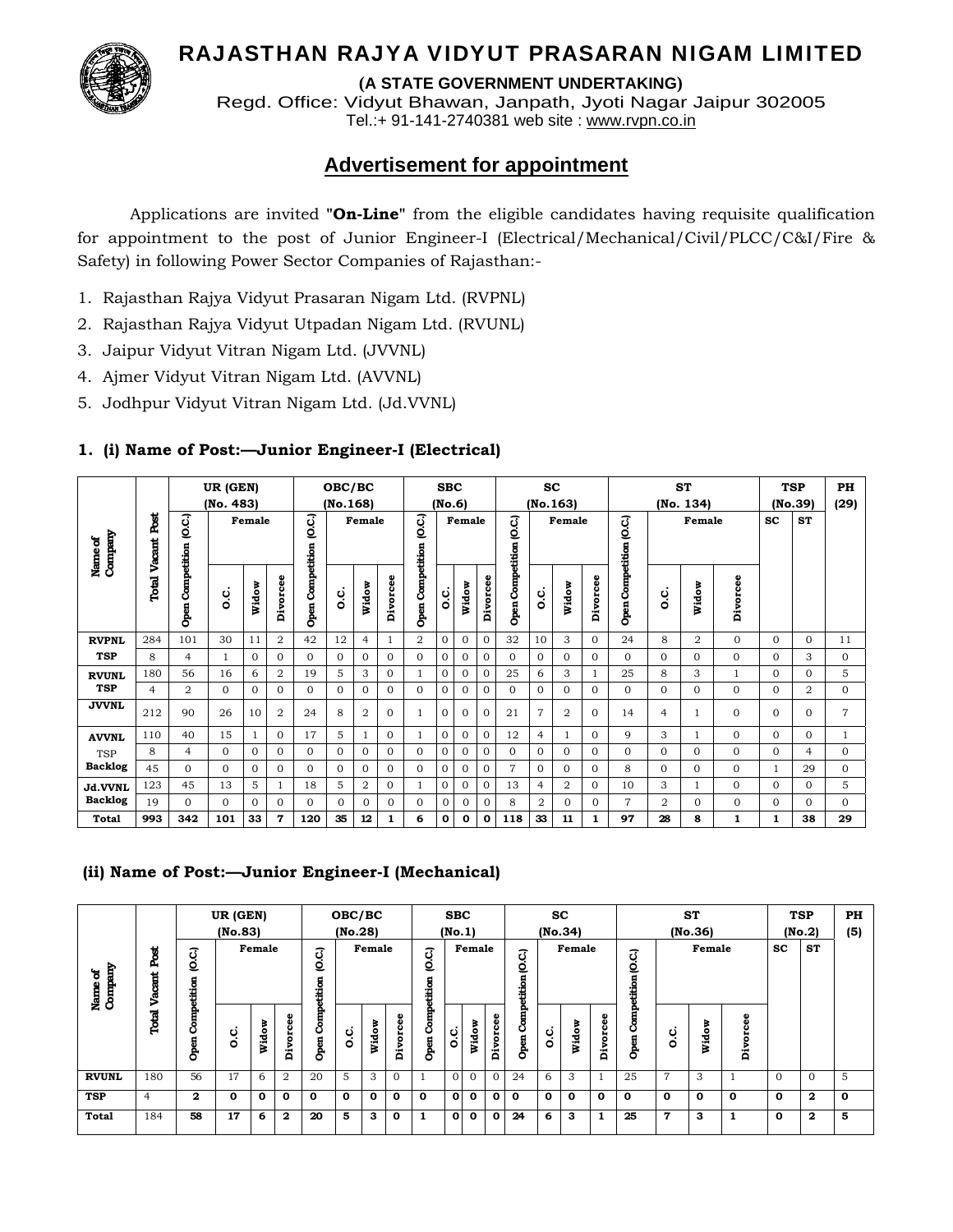## **(iii) Name of Post:—Junior Engineer-I (Civil)**

|                    |             |                     | UR (GEN)<br>(No.45) |              |          |                     | OBC/BC<br>(No.14) |             |             |                     | <b>SBC</b><br>(No.0) |                |              |                  |          | <b>SC</b><br>(No.14) |              |                               | <b>ST</b><br>(No.9) |              |                       |               | <b>TSP</b><br>(No.0) | PH<br>(4) |
|--------------------|-------------|---------------------|---------------------|--------------|----------|---------------------|-------------------|-------------|-------------|---------------------|----------------------|----------------|--------------|------------------|----------|----------------------|--------------|-------------------------------|---------------------|--------------|-----------------------|---------------|----------------------|-----------|
| Name of<br>Company | ě<br>Vacant | C.C.)               |                     | Female       |          | Q.C.)               |                   | Female      |             | O.C.)               |                      | Female         |              | J<br>ℭ<br>etitio |          | Female               |              | $\overline{c}$<br>ē<br>etitio |                     | Female       |                       | $\mathbf{sc}$ | <b>ST</b>            |           |
|                    | Total       | Competition<br>Open | ة                   | Widow        | Divorcee | Competition<br>Open | c.<br>O           | Widow       | 8<br>Divorc | Competition<br>Open | c.c                  | Widow          | Divorcee     | Comp<br>Open     | c.<br>o  | Widow                | Divorcee     | È<br>රී<br>Open               | ပ္ပံ                | Widow        | ω<br>ه<br>ō<br>Divoro |               |                      |           |
| <b>RVPNL</b>       | 31          | 13                  | 4                   |              | $\Omega$ | 5                   |                   | $\Omega$    | $\theta$    | $\theta$            | $\theta$             | $\theta$       | $\theta$     | 4                | $\theta$ | $\theta$             | $\Omega$     | 3                             | $\Omega$            | $\theta$     | $\Omega$              | $\theta$      | $\theta$             |           |
| <b>RVUNL</b>       | 46          | 17                  | 4                   | 2            |          | 6                   | 2                 | $\Omega$    | $\Omega$    | $\theta$            | $\overline{0}$       | $\theta$       | $\theta$     | ⇁                |          |                      | $\mathbf{0}$ | 4                             |                     | $\theta$     | $\Omega$              | $\theta$      | $\theta$             | 3         |
| Jd.VVNL            | 5           |                     | $\Omega$            | $\mathbf{0}$ | $\Omega$ | $\theta$            | $\Omega$          | $\theta$    | $\Omega$    | $\theta$            | $\theta$             | $\overline{0}$ | $\Omega$     |                  | $\theta$ | $\theta$             | $\mathbf{0}$ |                               | $\mathbf{0}$        | $\theta$     | 0                     | $\mathbf{0}$  | $\Omega$             |           |
| Total              | 82          | 33                  | 8                   | 3            | 1        | 11                  | 3                 | $\mathbf o$ | 0           | $\mathbf{o}$        | $\mathbf{o}$         | $\mathbf{o}$   | $\mathbf{o}$ | 12               | 1        | 1                    | 0            | 8                             |                     | $\mathbf{o}$ | 0                     | 0             | 0                    | 4         |

# **(iv) Name of Post:—Junior Engineer-I (PLCC/Control & Instrumentation)**

|                    |                |                     | UR (GEN)<br>(No.47) |                |              |                         | OBC/BC<br>(No.17) |        |              |                           | <b>SBC</b><br>(No.0) |              |              |                                | (No.13)  | SC       |          |                      |                | <b>ST</b><br>(No.9) |                |             | <b>TSP</b><br>(No.0) | <b>PH</b><br>(3) |
|--------------------|----------------|---------------------|---------------------|----------------|--------------|-------------------------|-------------------|--------|--------------|---------------------------|----------------------|--------------|--------------|--------------------------------|----------|----------|----------|----------------------|----------------|---------------------|----------------|-------------|----------------------|------------------|
| Name of<br>Company | Post<br>日<br>ട | O.C.)               |                     | Female         |              | Q.C.)                   |                   | Female |              | $\overline{c}$<br>etition |                      | Female       |              | $\overline{c}$<br>ۊ<br>etition |          | Female   |          | G.C.)<br>Competition |                | Female              |                | <b>SC</b>   | <b>ST</b>            |                  |
|                    | Total          | Competition<br>Open | ن<br>0              | Widow          | Divorcee     | <b>Open Competition</b> | c.                | Widow  | Divorcee     | Open Comp                 | c.<br>o              | Widow        | Φ<br>Divorce | Comp<br>Open                   | c.<br>O  | Widow    | Divorcee | Open                 | c.<br>O        | Widow               | ω<br>orce<br>á |             |                      |                  |
| <b>RVPNL</b>       | 65             | 25                  | 8                   | $\overline{2}$ | $\Omega$     | 10                      | $\overline{2}$    |        | $\Omega$     | $\Omega$                  | $\mathbf{0}$         | $\mathbf{0}$ | $\mathbf{O}$ | 7                              | 3        | $\Omega$ | $\Omega$ | 5                    | $\overline{2}$ | $\Omega$            | $\Omega$       | $\Omega$    | $\Omega$             | $\overline{2}$   |
| <b>RVUNL</b>       | 21             | 9                   | 2                   |                | $\Omega$     | 3                       | $\Omega$          |        | $\Omega$     | $\Omega$                  | $\mathbf{0}$         | $\mathbf{0}$ | $\Omega$     | $\overline{2}$                 | $\Omega$ |          | $\Omega$ |                      |                | 0                   | $\mathbf{0}$   | $\Omega$    | $\Omega$             |                  |
| Total              | 86             | 34                  | 10                  | 3              | $\mathbf{o}$ | 13                      | $\mathbf{2}$      | 2      | $\mathbf{o}$ | 0                         | $\mathbf 0$          | 0            | $\mathbf{o}$ | 9                              | 3        | 1        | 0        | 6                    | 3              | $\mathbf{o}$        | $\mathbf{o}$   | $\mathbf o$ | $\mathbf 0$          | 3                |

## **(v) Name of Post:—Junior Engineer-I (Fire & Safety)**

|                    |                  |                      | UR (GEN)<br>(No.8) |        |          |                    | OBC/BC<br>(No.4) |              |              |                         | <b>SBC</b><br>(No.0) |              |          |                    |     | <b>SC</b><br>(No.3) |              |                  |                | <b>ST</b><br>(No.2) |                  |                     | <b>TSP</b><br>(No.0) | PH<br>(1) |
|--------------------|------------------|----------------------|--------------------|--------|----------|--------------------|------------------|--------------|--------------|-------------------------|----------------------|--------------|----------|--------------------|-----|---------------------|--------------|------------------|----------------|---------------------|------------------|---------------------|----------------------|-----------|
| Name of<br>Company | B<br>ዲ<br>e<br>S | C.C.)<br>Competition |                    | Female |          | QC)<br>Competition |                  | Female       |              | (O.C.)                  |                      | Female       |          | Competition (O.C.) |     | Female              |              | apetition (O.C.) |                | Female              |                  | $\operatorname{sc}$ | <b>ST</b>            |           |
|                    | Total            | Open                 | c.c                | Widow  | Divorcee | Open               | c.<br>o          | Widow        | Divorcee     | <b>Open Competition</b> | c.                   | Widow        | Divorcee | Open               | c.c | Widow               | Divorcee     | ర్<br>Open       | c.<br>O        | в<br><b>Wido</b>    | ω<br>ō<br>č<br>à |                     |                      |           |
| <b>RVUNL</b>       | 17               | 5                    | $\overline{2}$     |        | $\Omega$ | 3                  |                  | $\Omega$     | $\Omega$     | $\mathbf{0}$            | $\Omega$             | $\Omega$     | $\Omega$ | $\overline{2}$     |     | $\mathbf{0}$        | $\Omega$     |                  | $\overline{1}$ | $\mathbf{0}$        | $\overline{0}$   | $\Omega$            | $\Omega$             |           |
| Total              | 17               | 5                    | 2                  |        | 0        | 3                  |                  | $\mathbf{o}$ | $\mathbf{o}$ | $\mathbf{o}$            | 0                    | $\mathbf{o}$ | 0        | $\mathbf{2}$       | 1   | $\mathbf 0$         | $\mathbf{o}$ |                  | 1              | $\mathbf 0$         | $\mathbf{o}$     | 0                   | 0                    |           |

 Number of vacancies indicated above may increase/decrease at the discretion of RVPNL, RVUNL & 3 Discoms depending upon requirement and availability or non availability of vacancies due to one or another reason(s). No notification/corrigendum shall be issued for any such change.

**Note**:— For the posts reserved for PH/Persons With Disability (PWD), disabilities are defined as under:-

 **(i) O.A. - One Arm Affected.**

 **(ii) B.L. - Both Leg Affected.**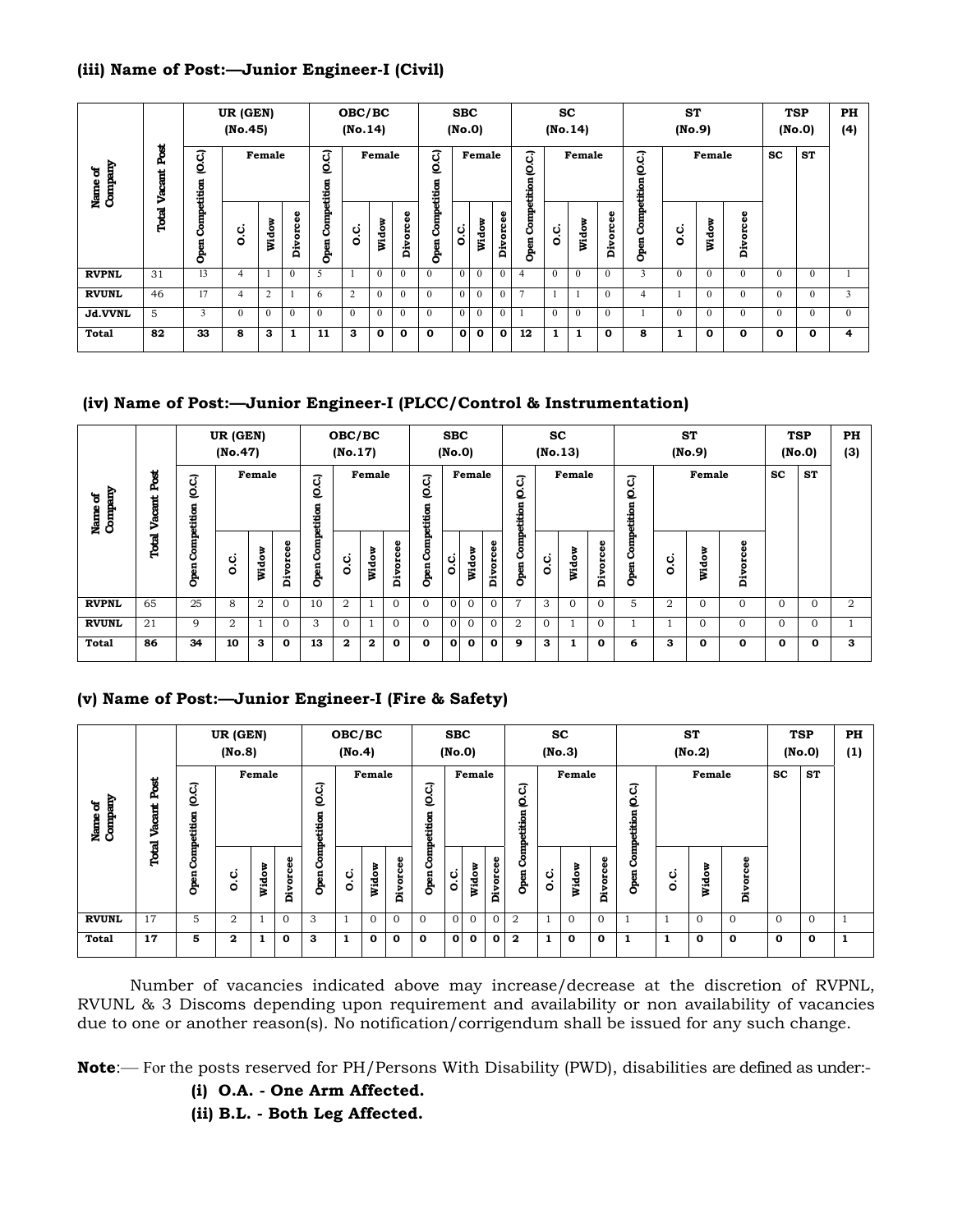# **2. Area of Operation**

| <b>Name of Company</b>                   | Field                          | <b>Area of Operation</b>                                                                                                                                                                                                   |
|------------------------------------------|--------------------------------|----------------------------------------------------------------------------------------------------------------------------------------------------------------------------------------------------------------------------|
| Raj. Rajya Vidyut<br>Prasaran Nigam Ltd. | Transmission of<br>Electricity | Entire Rajasthan                                                                                                                                                                                                           |
| Raj. Rajya Vidyut<br>Utpadan Nigam Ltd.  | Generation of<br>Electricity   | Entire Rajasthan, Main Generating Plants are.<br>located at Kota, Suratgarh, Giral (Barmer),<br>Ramgarh (Jaisalmer), Banswara, Chhabra,<br>Jhalawar & Dholpur. Besides at Coal Mining<br>site at Ambikapur (Chhattisgarh). |
| Jaipur Vidyut Vitran<br>Nigam Ltd.       | Distribution of<br>Electricity | Dausa, Alwar, Bharatpur, Dholpur,<br>Jaipur,<br>Madhopur, Tonk, Karauli,<br>Sawai<br>Kota,<br>Jhalawar, Baran & Bundi.                                                                                                     |
| Ajmer Vidyut Vitran<br>Nigam Ltd.        | Distribution of<br>Electricity | Bhilwara,<br>Sikar, Jhunjhunu,<br>Ajmer,<br>Chittorgarh, Udaipur, Banswara, Dungerpur,<br>Pratapgarh, Rajsamand & Nagaur                                                                                                   |
| Jodhpur Vidyut<br>Vitran Nigam Ltd.      | Distribution of<br>Electricity | Jodhpur, Bikaner, Pali,<br>Sirohi,<br>Churu,<br>Jaisalmer,<br>Hanumangarh,<br>Sriganganagar,<br>Jalore & Barmer.                                                                                                           |

# **3. Educational qualification:-**

|    | <b>Name of Post</b>                                               | <b>Educational Qualification</b>                                                                                                                                                                                                                                                                                                                                                                                                                                                                                                                                                                |
|----|-------------------------------------------------------------------|-------------------------------------------------------------------------------------------------------------------------------------------------------------------------------------------------------------------------------------------------------------------------------------------------------------------------------------------------------------------------------------------------------------------------------------------------------------------------------------------------------------------------------------------------------------------------------------------------|
|    |                                                                   | (as on date fixed for written Competitive Examination)                                                                                                                                                                                                                                                                                                                                                                                                                                                                                                                                          |
|    | 1. Junior Engineer-I<br>(Electrical)                              | The candidate must hold a Full Time Graduation Degree in Engineering<br>i.e. B.E./B.Tech/B.Sc.(Engineering) or AMIE in Electrical/ Electrical &<br>Electronics/ Power Systems & High Voltage/Power Plant Engineering from a<br>University/Institution established by Law in India or a Degree of a Foreign<br>University or Institution declared by the competent authority equivalent to a<br>Degree in Engineering of a University established by Law in India.                                                                                                                               |
|    | 2. Junior Engineer-I<br>(Mechanical)                              | The candidate must hold a Full Time Graduation Degree in Engineering<br>i.e. B.E./B.Tech/B.Sc.(Engineering) or AMIE in Mechanical/ Production/<br>Industrial Engineering/ Production & Industrial/ Thermal/ Mechanical &<br>Automation/ Power Plant Engineering from a University/Institution<br>established by Law in India or a Degree of a Foreign University or Institution<br>declared by the competent authority equivalent to a Degree in Engineering of a<br>University established by Law in India.                                                                                    |
|    | 3. Junior Engineer-I<br>(Civil)                                   | The candidate must hold a Full Time Graduation Degree in Engineering<br><b>OR</b><br>AMIE<br>B.E./B.Tech/B.Sc.(Engineering)<br>in<br>Structural/Civil<br>i.e.<br>Construction/Civil Engineering from a University/Institution established by<br>Law in India or a Degree of a Foreign University or Institution declared by the<br>competent authority equivalent to a Degree in Engineering of a University<br>established by Law in India.                                                                                                                                                    |
| 4. | Junior Engineer-I<br>(PLCC/ Control &<br><b>Instrumentation</b> ) | The candidate must hold a Full Time Graduation Degree in Engineering<br>i.e. B.E./B.Tech/B.Sc.(Engineering) or AMIE in Electronics/ Electronics &<br>Electronics<br>$\&$<br>Communication/<br>Tele-Communication/<br>Electronics<br>Instrumentation/ Instrumentation & Controls/ Electronics & Power/<br>Power Electronics/ Industrial Electronics from a University/Institution<br>established by Law in India or a Degree of a Foreign University or Institution<br>declared by the competent authority equivalent to a Degree in Engineering of<br>a University established by Law in India. |
|    | 5. Junior Engineer-I<br>(Fire & Safety)                           | The candidate must hold a Full Time Graduation Degree in Engineering<br>i.e. B.E./B.Tech/B.Sc.(Engineering) OR AMIE in Fire Fighting Engineering/<br>Industrial Safety.<br><b>OR</b><br>B.E./B.Tech.(Mechanical/Electrical/Production) with full time Diploma in<br>Industrial Safety from a University/Institution established by Law in India or                                                                                                                                                                                                                                              |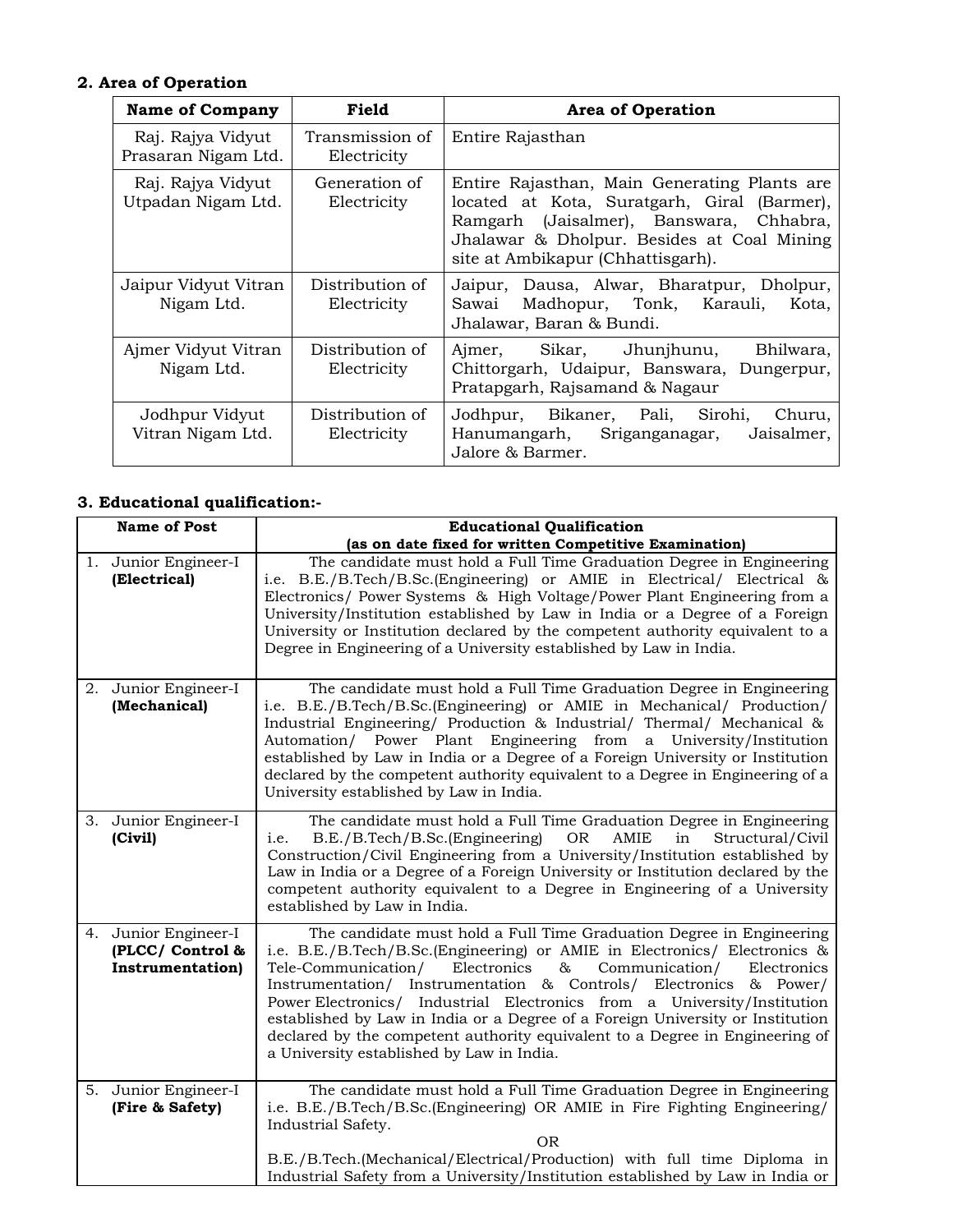| a Degree of a Foreign University or Institution declared by the competent      |
|--------------------------------------------------------------------------------|
| authority equivalent to a Degree in Engineering of a University established by |
| Law in India.                                                                  |

### **Note :–**

- (i) The candidates appearing in the final year/semester or any back paper of B.E./B.Tech./ B.Sc. (Engineering) or AMIE may also apply provided that their result of final year/semester/or back paper is declared on or before the date fixed for written competitive examination and they acquire Graduation Degree in Engineering/AMIE.
- (ii) In case any candidate does not fulfill the requisite prescribed qualification on or before the date fixed for written competitive examination, his/her candidature shall be rejected outrightly even though he/she qualifies the written competitive examination conducted for recruitment.

### **4. Age:-**

The candidate must have attained the age of 21 years and must have not attained the age of 35 years as on the last date of online submission of Application.

### **Relaxation in Age (wherever applicable):–**

- A. 5 years relaxation in maximum age shall be allowed to Male candidates of SC/ST/OBC/BC/SBC and Female candidates of UR(GEN) category.
- B. 10 years relaxation in the maximum age shall be allowed to Female candidates of SC/ST/OBC/BC/SBC category.
- C. Relaxation in Maximum age to PH candidates:-

| (i) Belonging to General Category | - 10 years |
|-----------------------------------|------------|
| (ii) Belonging to OBC/BC/SBC      | - 13 years |
| (iii) Belonging to SC/ST Category | - 15 years |

### **Note:-**

- (i) The provisions of Age relaxation is non-cumulative i.e. relaxation may be claimed under any one provision, but relaxation admissible under any two clauses would not be clubbed.
- **(ii) There shall be no maximum age limit for In-service candidates of the Nigam. However, the benefit of maximum age limit for In-service candidates shall be allowed in his/her respective company only.**

### **5. Remuneration/Salary:-**

### **For the post of Junior Engineer-I:–**

Selected Candidates will be initially engaged as "Probationer Trainee" for a period of two years and during the period of Probation Training they will be paid fixed remuneration  $@$  Rs. 11,100/- per month. **After successful completion of probation training period, they will be fixed in the Running Pay Band of Rs.** 9300-34800 with Grade pay of Rs. 3600/-

### **6. Selection Procedure:-**

 A written competitive examination comprising of objective type questions shall be conducted. The standard and syllabus of the examination will be of the level of Graduation Degree in Engineering (Electrical/Mechanical/Civil/PLCC/C&I/Fire & Safety). The medium of the written examination will be 'English' only. The question paper shall be of Two and half hours duration of 125 marks consisting of 100 questions of objective type (multiple choice questions) of the respective discipline with five options of answers and 25 questions of 'General Awareness' with specific reference to Rajasthan State with five options of answers. There shall be no negative marking. Minimum passing marks for male candidates of UR category shall be 35% marks. For the candidates belonging to SC/ST/OBC/BC/SBC (Non creamy-layer)/PH and for all female candidates, it will be 25% marks.

### **7. Preparation of Merit:—**

 There shall be no interview. A General Merit list of all the successful candidates, for each discipline i.e. Electrical, Mechanical, Control & Instrumentation/PLCC, Civil & Fire & Safety shall be prepared separately on the basis of marks secured by the candidates in written competitive examination. Thereafter, category-wise merit lists shall be prepared.

 However, in case two or more candidates acquire same merit position, then their date of birth shall be deciding factor to determine their merit, i.e. the elder candidate shall be placed higher in the merit-list.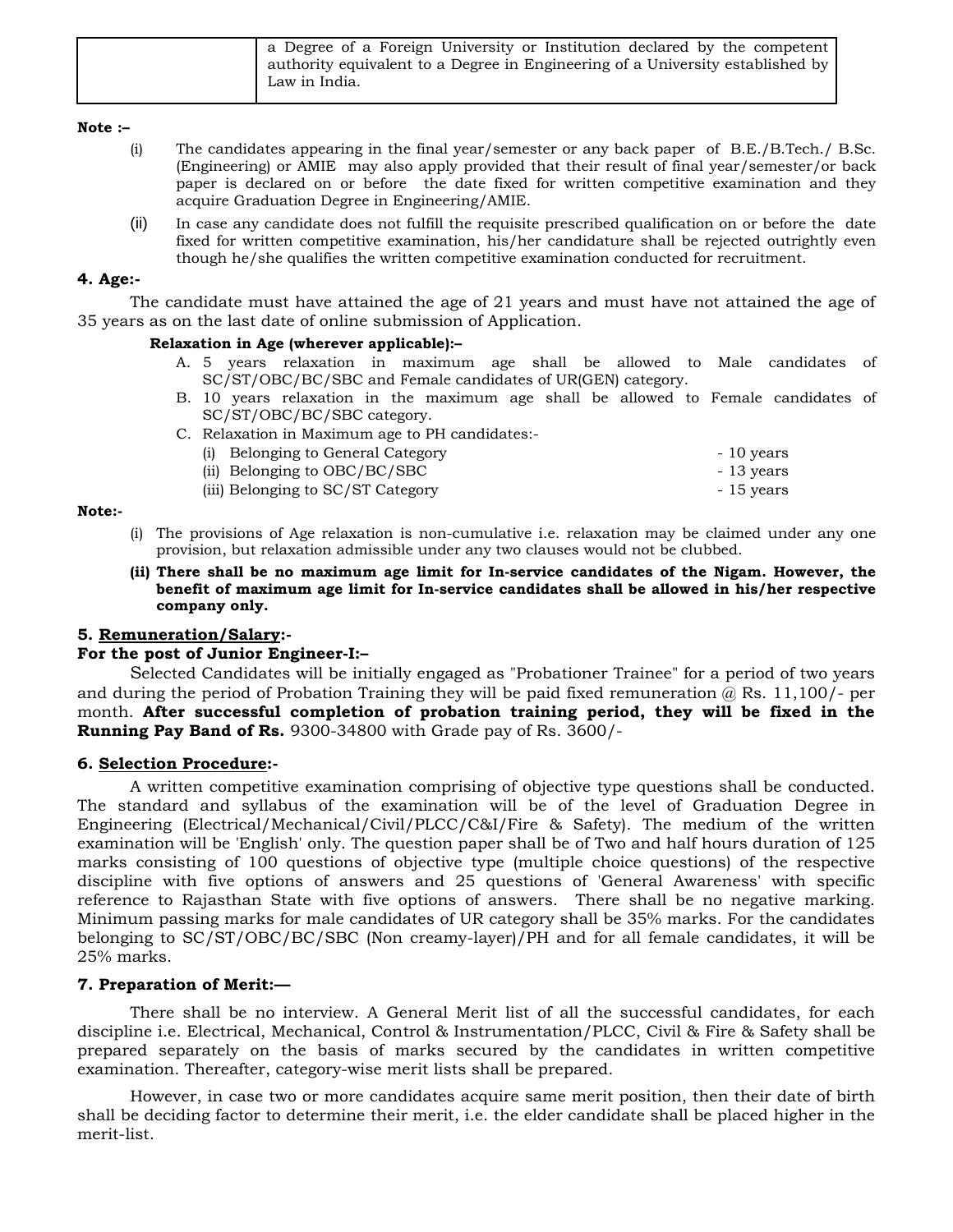### **8. Reservation: -**

- 1. Reservation for SC/ST/OBC/BC/SBC/PH/Female categories shall be as per rules.
- 2. Reservation of vacancies for women candidates is Horizontal. Reservation to widow & divorcee female candidates shall be given as per rules.
- 3. **Reserved category candidates should belong to one of the categories notified for the Rajasthan State as SC or ST or OBC/BC/SBC of Non-creamy layer. Caste certificates issued in the prescribed format by the appropriate Competent Authority of Rajasthan State only will be considered as valid for availing the benefit of reservation, including relaxation in Application fee. Married Female candidates of SC and ST Categories should produce caste certificate issued with the name & residence of their father/mother and not with the name & residence of their husband.**
- 4. OBC/BC/SBC category candidates of Non-creamy layer should produce certificate issued in the prescribed format by the appropriate Competent Authority of **Rajasthan State only**  issued within the **last twelve (12)months** to be reckoned from the last date of online submission of Application clearly indicating that they do not belong to the "Creamy Layer". The OBC/BC/SBC category Certificate of Non-creamy layer of a married female candidate must be based on the name, residence and income/wealth of her parents and not on the basis of the name, residence & income/wealth of her husband.
- 5. Candidates not fulfilling the above criteria should apply as UR (GEN) category candidates and should also deposit Application fee accordingly.

## **9. General Conditions:-**

- 1. For the post of Junior Engineer-I, candidates are required to give their priorities/preferences in their Application itself, with regard to company(s) as per their choice. Priorities/Preferences given by the candidates in their Applications with regard to the company(s), shall be final and irrevocable. No second opportunity shall be given, for any change in preferences, thereafter.
- 2. No candidate shall be eligible for appointment to the service who has more than two children on or after 01.06.2002.

 Provided that the candidate having more than two children shall not be deemed to be disqualified for appointment so long as the number of children he/she has on  $1<sup>st</sup>$  June, 2002 does not increase.

 Provided further that where a candidate has only one child from earlier delivery but more than one child are born out of a single subsequent delivery, the children so born shall be deemed to be one entity while counting the total number of children.

 Provided also that while counting the total number of children of a candidate, the child born from earlier delivery and having disability shall not be counted.

- 3. Married candidates are required to mention name of spouse in the Application while applying online.
- 4. No TA/DA will be paid to any candidate for appearing in the written competitive examination and/or for documents verification.
- 5. On appointment, all the selected candidates will be required to furnish a Bond and Surety in support thereof as per rules. All the terms & conditions prescribed for appointment as a Probationer Trainee shall also be applicable.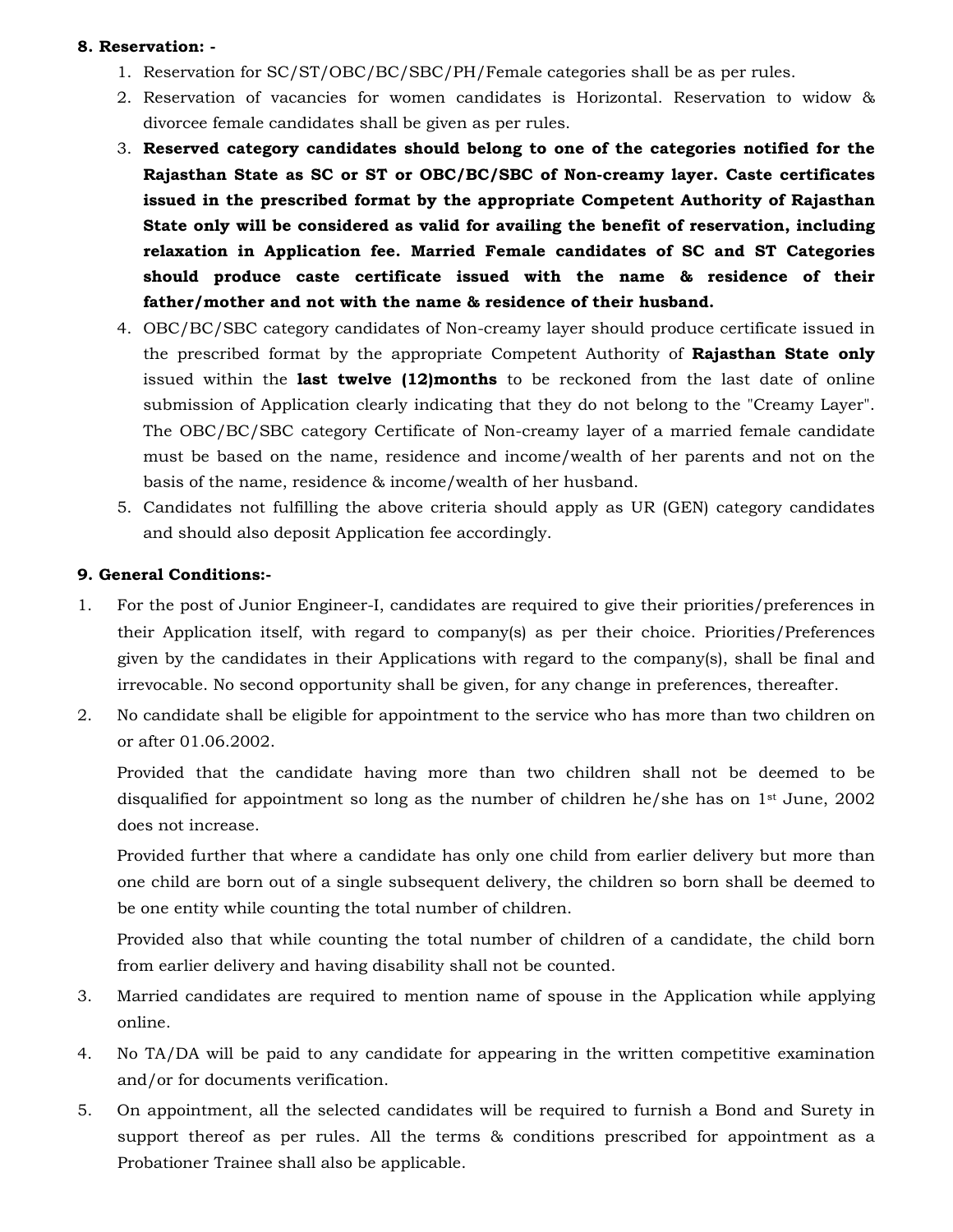- 6. All candidates, except those already possessing one of the qualifications mentioned hereunder in the "computer" field, shall be required to acquire anyone of the following qualifications in Computer proficiency during two years of Probation Training period. If a candidate fails to do so, his/her Probation Training period shall be extended upto the maximum period of one year and in case he/ she fails to acquire the same in such extended period also, his/ her services shall be terminated:-
	- (i) "O" or Higher Level Certificate Course conducted by DOEACC under control of the Department of Electronics, Government of India.

### **OR**

(ii) Computer Operator & Programming Assistant (COPA)/ Data Preparation and Computer Software (DPCS) certificate organized under National/State Council of Vocational Training Scheme.

#### **OR**

(iii) Diploma in Computer Science/Computer Applications from a University established by Law in India or from an institution recognized by the Government.

#### **OR**

(iv) Diploma in Computer Science & Engineering from a polytechnic institution recognized by the Government.

### **OR**

(v) Rajasthan State Certificate Course in Information Technology (RSCIT) conducted by Vardhaman Mahaveer Open University, Kota under control of Rajasthan Knowledge Corporation Limited.

#### **OR**

(vi) CIC/CIT from IGNOU.

### **10. Verification of documents**:-

 For verification of documents, successful candidates limited to 1.25 times of the vacancies under each category for each discipline shall be called in order of merit. The candidates called for documents verification in excess of the vacancies to the extent of 25%, will be considered against the candidates found disqualified or remained absent during documents verification on the scheduled date(s) and they will not be considered against the vacancies caused due to not joining of the candidates after appointment and the vacancies so remained unfilled, will be filled-in, through the next recruitment process.

 It shall be mandatory for the candidates to appear with the following original documents alongwith self-attested one photo state copy of the same on the date specified for the purpose before the Committee or officer authorized by the C.M.D., for verification of his/her original documents:-

- (i) System Generated printout of Application with candidate's scanned photograph and signature.
- (ii) System generated 'FEE PAYMENT CHALLAN' in support of depositing the prescribed 'fee'.
- (iii) Certificate/ Marks-sheet of Secondary School Exam in which Date of Birth of the candidate is indicated.
- (iv) Degrees & Certificates of all Educational and Professional/ Higher qualification, along with Marks-sheets of all years/ semesters.
- (v) Certificate of SC /ST or OBC/BC/SBC of Non-creamy layer, as the case may be, issued by the concerned Competent Authority of Rajasthan State only (if applicable).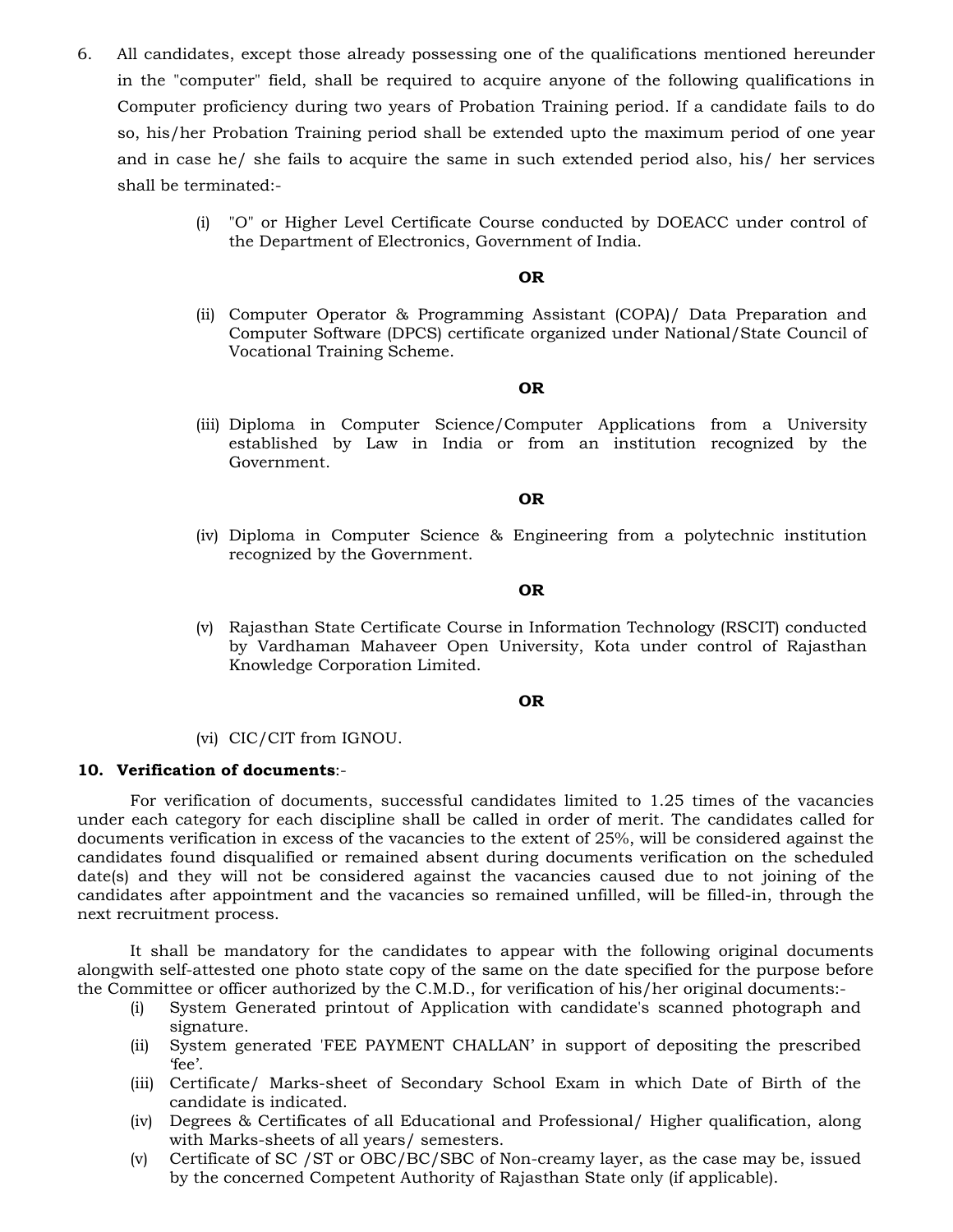- (vi) Certificate of TSP, if belongs to TSP Area, issued by the competent authority.
- (vii) In case of Physically Handicapped candidates, Medical Certificate (indicating type & percentage of disability) issued by the concerned Competent Authority.
- (viii) Marriage Registration Certificate issued by the concerned Competent Authority or Affidavit (if married).
- (ix) In case of a widow, death certificate of her husband.
- (x) In case of Divorcee, Decree or certificate issued by the court granting divorce.
- (xi) In case of married, an affidavit clearly indicating name and date of birth of all children, including adopted and step children or an affidavit, if having no children.
- (xii) Certificate of TSP issued by the concerned Competent Authority, if the UR/OBC/BC/SBC/SC/ST category candidate is a bonafide resident of any one of the notified TSP Areas of Rajasthan.
- (xiii) An Affidavit on non-judicial stamp paper worth Rs. 10/- duly attested by Notary Public that no criminal case is pending against you in any Court and you have not been convicted in any criminal case. If you have been convicted or any criminal case is pending against you, the detail should be mentioned in the Affidavit.
- (xiv) Employment Certificate, if you are an existing employee of RVPN/RVUNL/ JVVNL/AVVNL/JDVVNL or anywhere in service. Candidates already employed with Govt. Departments/PSU/Autonomous Bodies will have to produce 'No Objection Certificate (NOC)' from the employer at the time of Joining Service, if offered appointment.
- (xv) All other documents, as per details given in the advertisement and/or call letter.

 In case a candidate does not appear for verification of documents, he/she would not be eligible for appointment and his/her candidature shall be rejected. No second opportunity shall be provided for verification of documents in any case.

### **11. Application Fee:**—Application fee payable is as under:—

| Category             | Rs. |         |
|----------------------|-----|---------|
| A. UR (GEN)          |     | $500/-$ |
| SC/ST/OBC/BC /SBC/PH |     | 300/-   |

### **Note :-**

- (i) Benefit of reserved posts is not admissible to creamy layer category of OBC/BC/SBC candidates. Thus, such candidates will be considered in UR (GEN) Category and shall deposit fee of Rs. 500/- through 'SYSTEM GENERATED FEE PAYMENT CHALLAN'.
- (ii) Candidates of SC/ST/OBC/BC/SBC including Creamy layer or non creamy layer belonging to other states shall be treated as UR(GEN) Category candidate. These candidates may apply under the UR(GEN) category by depositing Rs. 500/- through 'SYSTEM GENERATED FEE PAYMENT CHALLAN'.
- (iii) Application fee once paid shall neither be refunded in any circumstances, nor it can be reserved for any other recruitment or selection.
- (iv) Application fee will have to be deposited in RVPN's Bank Account Number as per following details:-

| <b>Name of Post</b>                     | Power Jyoti<br>Account No. | <b>Bank Name</b>                                |
|-----------------------------------------|----------------------------|-------------------------------------------------|
| JEN-I (Elect./Mech./Civil/PLCC/C&I/F&S) | 61204048710                | State Bank of Bikaner &<br>Jaipur (SBBJ) in any |
|                                         |                            | <b>Branch</b>                                   |

## **12. Procedure of Online Application:**

(i) For submitting Online Application (i.e. registering application) through website, candidates will have to possess a valid *"E-mail ID"*, which should be kept active for the entire duration of the recruitment process. No change in the E-mail ID shall be permissible. The various information in respect of this recruitment process will be intimated to the candidates, as and when required,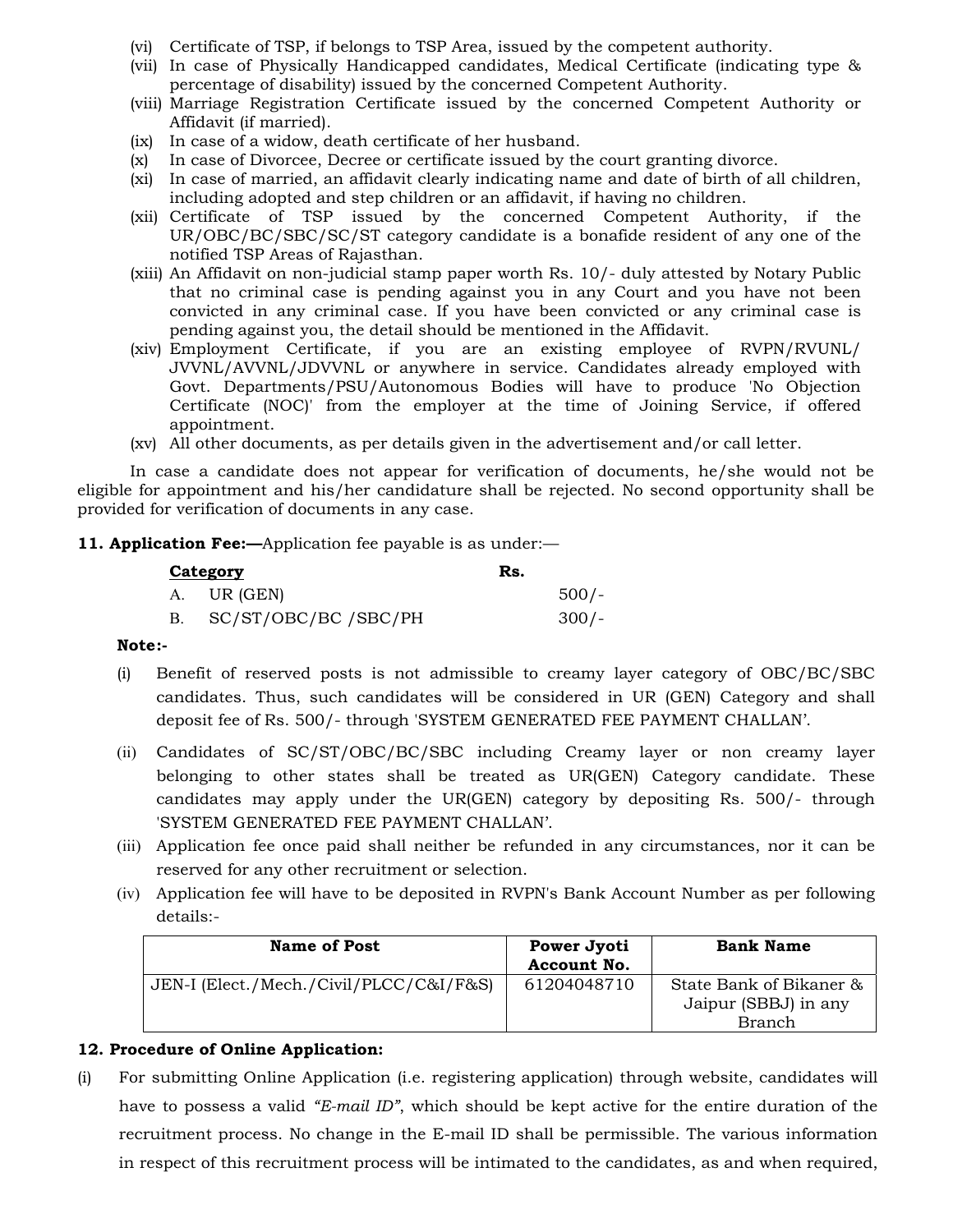through their E-mail ID only mentioned in their application. The candidate should not share/mention E-mail ID with or of any other person in any circumstances.

Nigam will not be responsible for bouncing back of any E-mail/SMS sent to a candidate.

(ii) **All eligible candidates are required to apply online on any of the following websites upto 14.11.2013**:-

| Company      | Website             |
|--------------|---------------------|
| RVPNL        | www.rvpn.co.in      |
| <b>RVUNL</b> | www.rvunl.com       |
| <b>JVVNL</b> | www.jaipurdiscom.in |
| AVVNL        | www.avvnl.com       |
| Jd.VVNL      | www.jdvvnl.com      |

- (iii) **How to Apply**:
- **i. Candidates are required to apply Online through any one of the websites mentioned above. No other means/mode of application will be accepted. The candidate should give his/her preference with regard to company(s) as per his/her choice. No second opportunity shall be given, for any change in preference, thereafter. Candidates are advised to apply for only one post since written competitive examination for all the posts will be held concurrently, therefore they will be able to appear in the examination for only one post.**
- **ii. Candidates are required to have a valid personal email ID.** It should be kept active during the currency of this recruitment. The company may send call letters for written test, verification of documents etc. through the registered email ID. **Under no circumstances, he/she should share/ mention email ID to/ or of any other person.**
- **iii.** In case, a candidate does not have a valid personal email ID, he/she should create his/ her new email ID before applying Online.
- **iv.** Applicants are first required to go to the web-site www.rvpn.co.in OR www.rvunl.com OR www.jaipurdiscom.in OR www.avvnl.com OR www.jdvvnl.com and open the link 'Recruitment'. Thereafter, open the Recruitment Notification.
- **v.** Candidates have to visit the recruitment page of the website and going to the sub link titled **"Online APPLICATION FOR RECRUITMENT FOR JEN-I 2013" click on this sub link will open up the appropriate online Application Format.**
- **vi.** On submission of online Application successfully, the system will generate SBBJ Bank Challan copy with an unique registration number. The candidates need to download and print the same SBBJ Bank Challan copy and visit the nearest SBBJ Branch for making payment of application fee as already preprinted on the SBBJ Bank Challan copy generated by the system.
- **vii.** Obtain the counterfoil (Applicant's Copy) of the Fee Payment Challan duly received by the Bank with **(a) Branch Name & Code Number (b) Transaction ID/Journal No (c) Date of Deposit** filled by the Branch Official.
- **viii.** After making the payment at any of the SBBJ Bank Branches, candidates are required to visit the online application form link again and login using the registration number mention on your Challan itself and date of birth to feed/provide the challan information (a) Branch Name & Code Number (b) Transaction ID/Journal Number & (c) Date of deposit to complete the registration. Once the Challan details are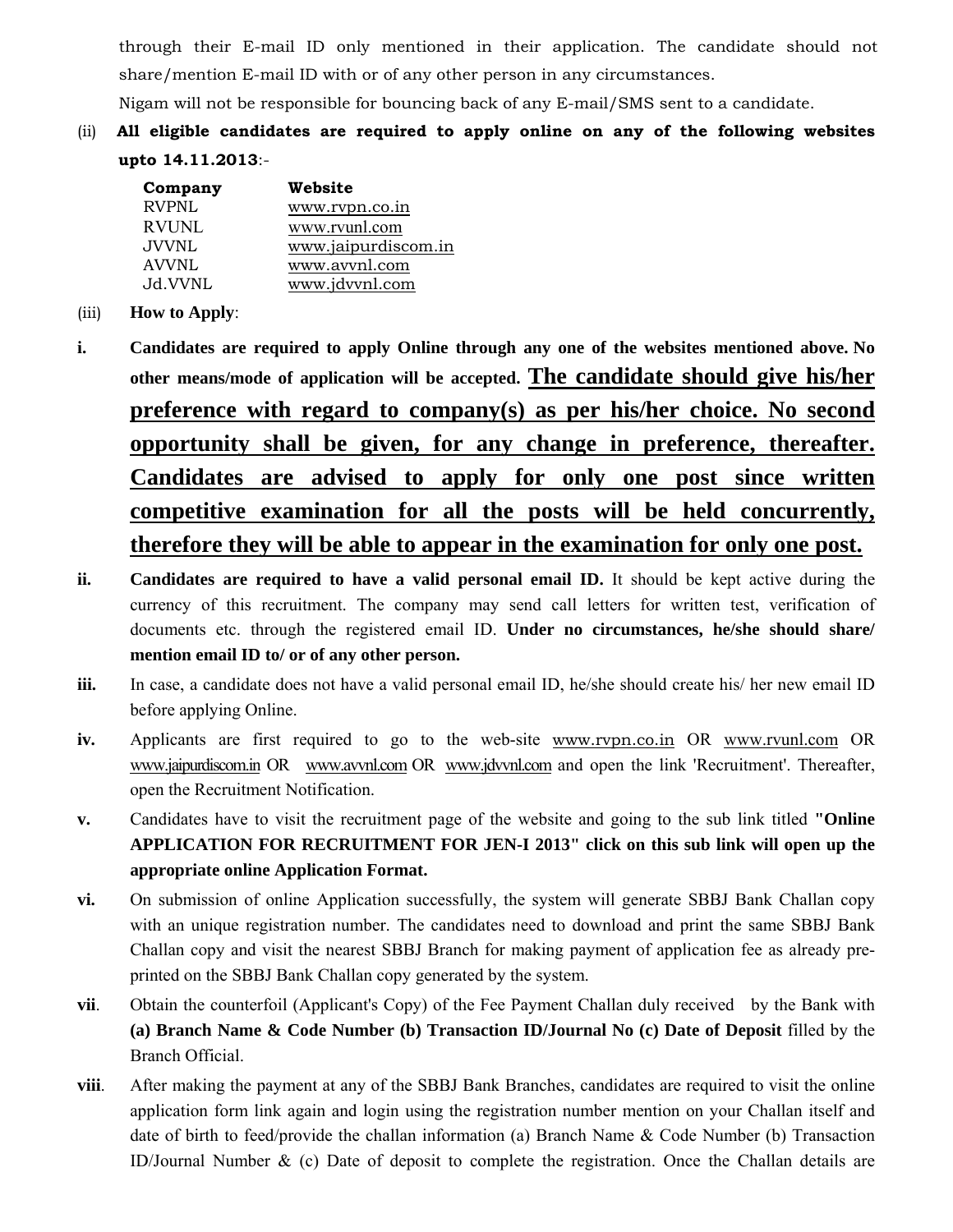submitted, the system will generate in registration slip with the candidate's critical application details alongwith the photographs and signature as uploaded by them. **Please make note till such time when a candidate does not provide valid Bank Challan information and successfully submits the form, his/her registration will not be considered valid.** 

- **ix. The candidates should take a printout of the online Registration Slip and preserve it with them for their record and the same should NOT be sent at the Nigam's address or any other address. The Registration Slip printout will have to be submitted at the time of document verification alongwith the attested copies of certificates in support of Age, Qualification, Caste, Domicile, Non Creamy Layer, Number of children, Physical disability, Marriage registration certificate, in case of widow death certificate of her husband, in case of divorcee decree of court, as applicable**.
- **xi. The name of the candidate or his/her father/husband etc. should be spelt correctly in the application as it appears in the certificates/marks-sheets of Secondary School Exam. Any change/alteration found may disqualify his/her candidature.**
- **xii. Candidates will have to download the call letter from website by entering registration number and password. Candidates will be intimated about the same by E-mail/SMS. Physical call letters will not be sent by post.**

 Candidates having registration in Manpower Planning Department, Rajasthan or Employment Exchanges shall also be required to apply through the same procedure.

### **IMPORTANT DATES**

| <b>Website Link Open</b>                                        | 22.10.2013 |
|-----------------------------------------------------------------|------------|
| Date of Written Competitive Examination   21.12.2013 (Saturday) |            |
| Closing date of Payment of fee at SBBJ   14.11.2013             |            |
| <b>Branches</b>                                                 |            |

### **HELP LINE NO. : 9413393539 (DURING 9.30 AM TO 6.00 PM ON WORKING DAYS)**

### **NOTE:—**

**All these dates are 'Tentative' and in case of any situation beyond control, these dates may be changed at any time. Information about such changes(s), if any, will be given on website. Candidates are advised to remain in touch with website for information regarding this recruitment process and changes in the schedule, if any.**

### **13. Other Instructions:-**

- 1. Before applying, the candidate is required to ensure at his/her own that he/she fulfills the eligibility criteria and other conditions mentioned in the advertisement as well as on the website.
- 2. Candidate should also ensure that particulars submitted by him/her are correct in all respect.
- 3. Permission at all stages of the recruitment process will be purely provisional subject to satisfying the prescribed eligibility criteria and also presuming that all information submitted by the candidate is complete & correct. Verification of documents/ checking of eligibility criteria with reference to original documents as well as other terms & conditions will be done only at the time of verification of documents.
- 4. The date of declaration of result/issuance of Marks-sheet of educational qualification shall be deemed to be the date of acquiring the qualification. No further correspondence will be entertained in this regard.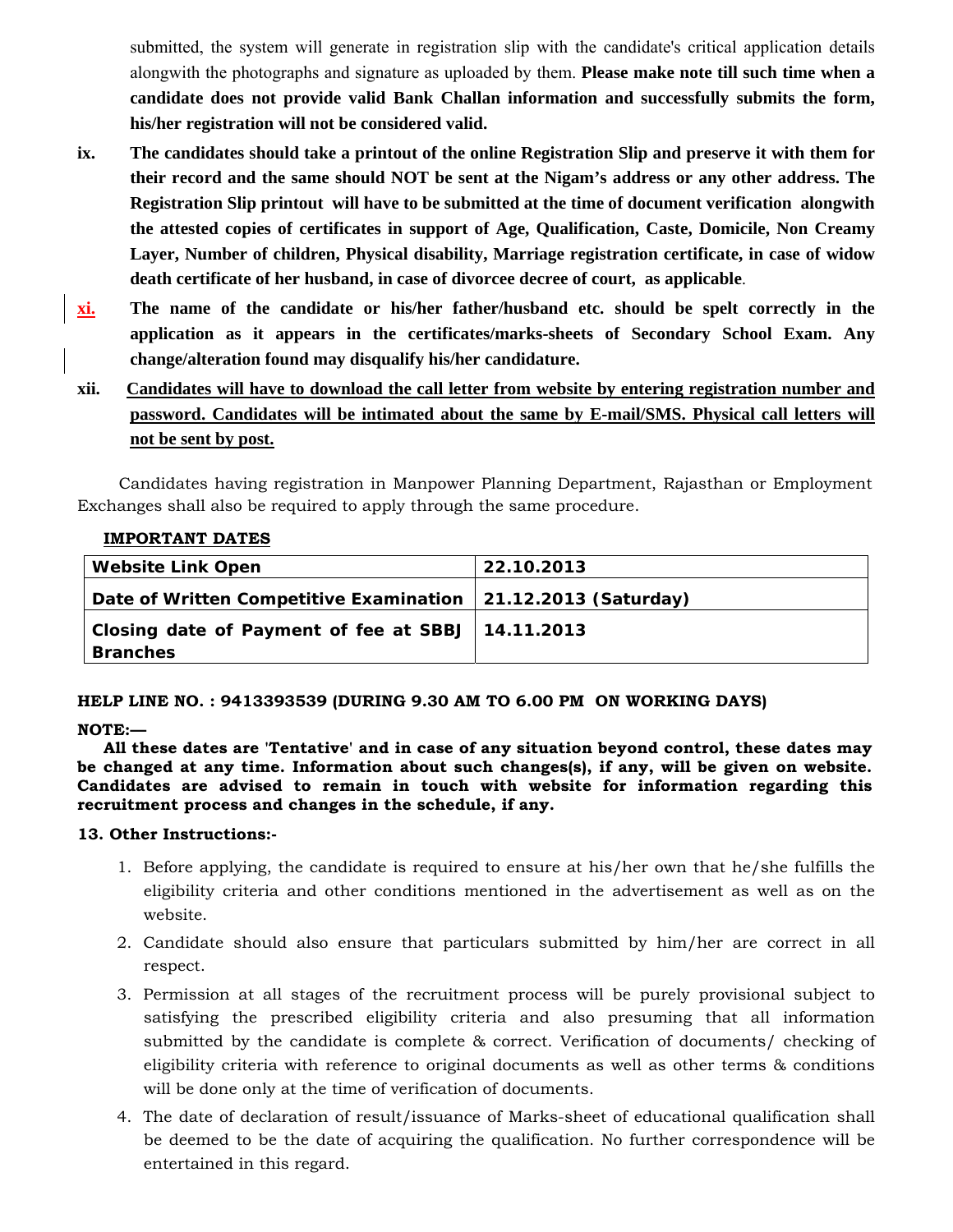- 5. Candidature of a candidate is liable to be rejected automatically at any stage of recruitment process if any information provided by the candidate is found incomplete/incorrect/false or he/she has suppressed any information/material fact or is not found in conformity with the eligibility criteria mentioned in the advertisement. If, at any time during recruitment or even after joining service by a candidate, any of such shortcomings is noticed, his/her services are liable to be terminated without any notice.
- 6. Nigam reserves the right to cancel/restrict/modify/alter the recruitment process, if needed, without issuing any notice.
- 7. Legal jurisdiction will be Jaipur in case of any dispute.

**Secretary (Admn) RVPN**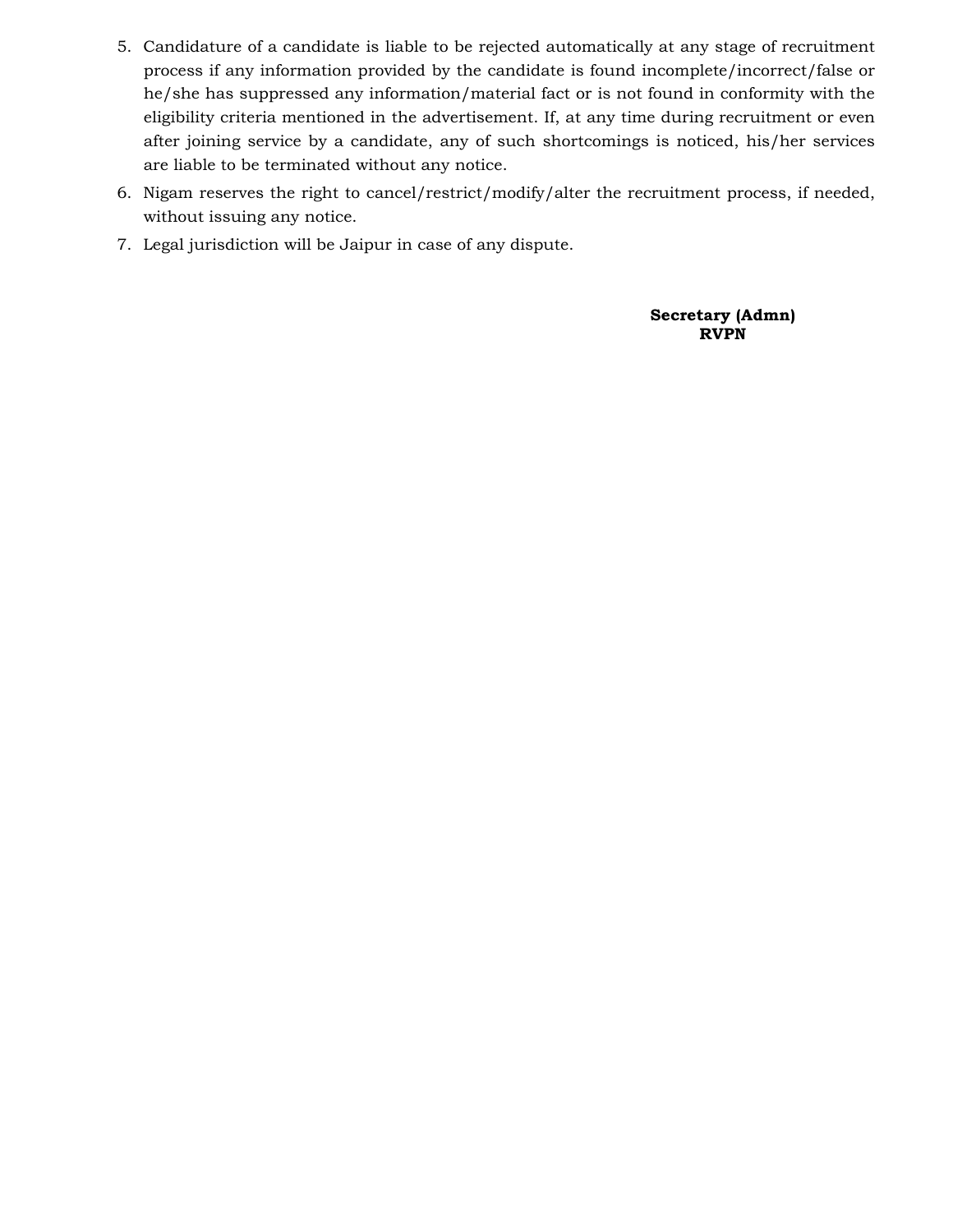### *Annexure I*

# **GUIDELINES FOR SCANNING THE PHOTOGRAPH & SIGNATURE**

Before applying online a candidate will be required to have a scanned (digital) image of his/her photograph and signature as per the specifications given below .

# **(i) PHOTOGRAPH IMAGE :**

- \_ Photograph must be a recent passport style colour picture.
- The picture should be in colour, against a light-coloured, preferably white, background.
- Look straight at the camera with a relaxed face
- If the picture is taken on a sunny day, have the sun behind you, or place yourself in the shade, so that you are not squinting and there are no harsh shadows
- If you have to use flash, ensure there is no "red-eye"
- If you wear glasses make sure that there are no reflections and your eyes can be clearly seen.
- \_ Caps, hats and dark glasses are not acceptable. Religious headwear is allowed but it must not cover your face.
- Dimensions 200 x 230 pixels (preferred)
- Size of file should be between 20KB–50 KB
- Ensure that the size of the scanned image is not more than 50KB. If the size of the file is more than 50 KB, then adjust the settings of the scanner such as the DPI resolution, no. of colours etc., during the process of scanning.

# **(ii) SIGNATURE IMAGE:**

- The applicant has to sign on white paper with Black Ink pen.
- The signature must be signed only by the applicant and not by any other person.
- The signature will be used to put on the Hall Ticket and wherever necessary.
- \_ If the Applicant's signature on the answer script, at the time of the examination, does not match the signature on the Hall Ticket, the applicant will be disqualified.
	- Dimensions 140 x 60 pixels (preferred)
- Size of file should be between  $10A 20KB$
- Ensure that the size of the scanned image is not more than 20KB

# **SCANNING THE PHOTOGRAPH & SIGNATURE:**

- Set the scanner resolution to a minimum of 200 dpi (dots per inch)
- Set Color to True Color
- File Size as specified above
- \_ Crop the image in the scanner to the edge of the photograph/signature, then use the upload editor to crop the image to the final size (as specified above).
- The image file should be JPG or JPEG format. An example file name is : image01.jpg or image 01.jpeg Image dimensions can be checked by listing the folder files or moving the mouse over the file image icon.

 Candidates using MS Windows/MSOffice can easily obtain photo and signature in .jpeg format not exceeding 50KB & 20KB respectively by using MS Paint or MSOffice Picture Manager. Scanned photograph and signature in any format can be saved in .jpg format by using ''Save As'' option in the File menu and size can be reduced below 50KB(photograph) & 20KB(signature) by using crop and then resize option (Please see point (i)  $\&$  (ii) above for the pixel size) in the "Image" menu. Similar options are available in other photo editor also.

# **If the file size and format are not as prescribed, an error message will be displayed.**

 While filling in the Online Application Form the candidate should fill in all his details on Page 1. After verifying that the details he has filled in are correct and clicking on the ''Submit/ Next'' button a link will be provided on Page 2 of the online application form to upload his photograph and signature.

## **Procedure for Uploading the Photograph and Signature**

- (i) There will be two separate links for uploading Photograph and Signature
- (ii) Click on the respective link "Upload Photograph/Signature"